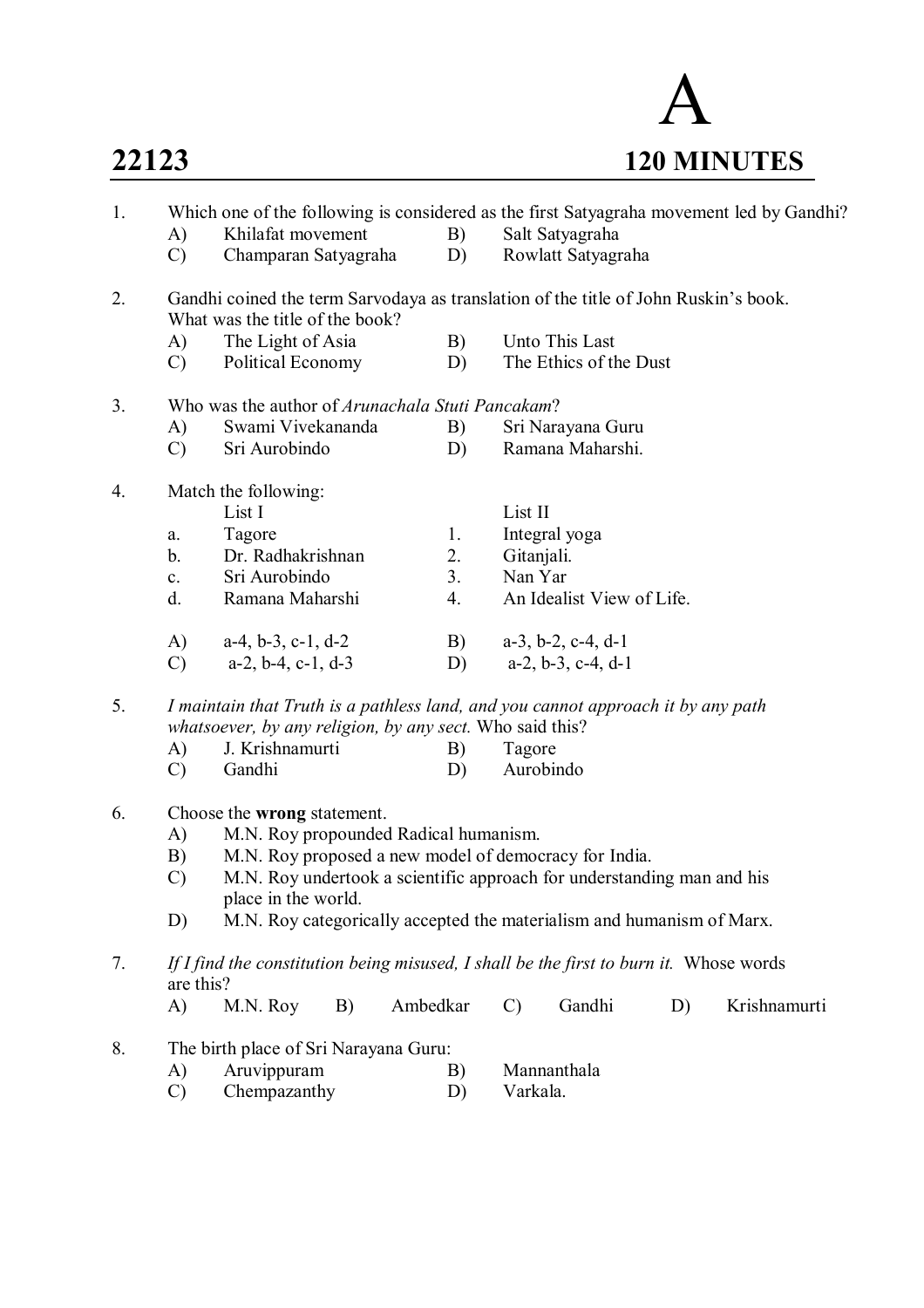| 9.  |                                                                                          | Match the following:                                                                                   |    |          |    |                |                               |    |            |  |  |  |
|-----|------------------------------------------------------------------------------------------|--------------------------------------------------------------------------------------------------------|----|----------|----|----------------|-------------------------------|----|------------|--|--|--|
|     |                                                                                          | List I                                                                                                 |    |          |    | List II        |                               |    |            |  |  |  |
|     | a.                                                                                       | Dr. Ambedkar                                                                                           |    |          | 1. |                | Atmopadesa Satakam.           |    |            |  |  |  |
|     | b.                                                                                       | Sreenarayana Guru                                                                                      |    |          | 2. |                | The Annihilation of Caste     |    |            |  |  |  |
|     |                                                                                          | M.N.Roy                                                                                                |    |          |    |                |                               |    |            |  |  |  |
|     | $\mathbf{c}$ .                                                                           |                                                                                                        |    |          | 3. |                | Vedadikara Nirupanam          |    |            |  |  |  |
|     | d.                                                                                       | Chattampi Swamikal                                                                                     |    |          | 4. |                | New Humanism.                 |    |            |  |  |  |
|     | A)                                                                                       | $a-2$ , $b-1$ , $c-4$ , $d-3$                                                                          |    |          | B) |                | $a-2$ , $b-3$ , $c-1$ , $d-4$ |    |            |  |  |  |
|     | $\mathcal{C}$                                                                            | $a-3$ , $b-1$ , $c-2$ , $d-4$                                                                          |    |          | D) |                | $a-2$ , $b-4$ , $c-1$ , $d-3$ |    |            |  |  |  |
|     | ------ ecology provides an anthropocentric defense of the natural world, holding that it |                                                                                                        |    |          |    |                |                               |    |            |  |  |  |
| 10. |                                                                                          |                                                                                                        |    |          |    |                |                               |    |            |  |  |  |
|     |                                                                                          | is worth protecting to the extent that it benefits humans.                                             |    |          |    |                |                               |    |            |  |  |  |
|     | A)                                                                                       | Deep                                                                                                   | B) | Shallow  |    | $\mathcal{C}$  | Global                        | D) | Community  |  |  |  |
| 11. | The concept of the welfare and well being of the entire world is expressed by the Gita   |                                                                                                        |    |          |    |                |                               |    |            |  |  |  |
|     | as -------.                                                                              |                                                                                                        |    |          |    |                |                               |    |            |  |  |  |
|     | A)                                                                                       | Nishkāma karma                                                                                         |    |          | B) |                | Sthitaprajña                  |    |            |  |  |  |
|     | C)                                                                                       | Loka Neeti                                                                                             |    |          | D) |                | Lokasamgraha.                 |    |            |  |  |  |
| 12. |                                                                                          | A philosophical theory which states that mental states or events are by-products of                    |    |          |    |                |                               |    |            |  |  |  |
|     |                                                                                          | states or events in the brain:                                                                         |    |          |    |                |                               |    |            |  |  |  |
|     |                                                                                          | Phenomenalism                                                                                          |    |          | B) |                | Materialism                   |    |            |  |  |  |
|     | A)                                                                                       |                                                                                                        |    |          |    |                |                               |    |            |  |  |  |
|     | C)                                                                                       | Epipehenomenalism                                                                                      |    |          | D) |                | Accidentalism                 |    |            |  |  |  |
| 13. |                                                                                          | The author of <i>Novum Organum</i> :                                                                   |    |          |    |                |                               |    |            |  |  |  |
|     | A)                                                                                       | Francis Bacon                                                                                          |    |          |    |                | Karl Popper                   |    |            |  |  |  |
|     | $\mathcal{C}$                                                                            | Thomas Kuhn                                                                                            |    |          | D) |                | Daniel Dennett                |    |            |  |  |  |
|     |                                                                                          |                                                                                                        |    |          |    |                |                               |    |            |  |  |  |
| 14. | If $p$ is true and $q$ is false, then $p \vee q$ is:                                     |                                                                                                        |    |          |    |                |                               |    |            |  |  |  |
|     | A)                                                                                       | True                                                                                                   |    |          | B) | False          |                               |    |            |  |  |  |
|     | $\mathcal{C}$                                                                            | True or False                                                                                          |    |          | D) | Indeterminable |                               |    |            |  |  |  |
| 15. |                                                                                          | Thirthamkara is a term associated with prophets of which religion?                                     |    |          |    |                |                               |    |            |  |  |  |
|     | A)                                                                                       | <b>Buddhism</b>                                                                                        | B) | Jainism  |    | $\mathcal{C}$  | Taoism                        | D) | Judaism    |  |  |  |
|     |                                                                                          |                                                                                                        |    |          |    |                |                               |    |            |  |  |  |
| 16. |                                                                                          | Which one of the following Gods of early Vedic religion belongs to the category of<br>Gods of the sky? |    |          |    |                |                               |    |            |  |  |  |
|     | A)                                                                                       | Indra                                                                                                  | B) | Maruts   |    | $\mathcal{C}$  | Agni                          | D) | Varuna     |  |  |  |
|     |                                                                                          |                                                                                                        |    |          |    |                |                               |    |            |  |  |  |
| 17. |                                                                                          | Sacrifices are pictured in Brāhmanas as Rna. What does Rna refer to?                                   |    |          |    |                |                               |    |            |  |  |  |
|     | A)                                                                                       | Debt                                                                                                   | B) | Order    |    | $\mathcal{C}$  | Morality                      | D) | Action     |  |  |  |
|     |                                                                                          |                                                                                                        |    |          |    |                |                               |    |            |  |  |  |
| 18. |                                                                                          | The section of Vedas related to hymns addressed to Gods:                                               |    |          |    |                |                               |    |            |  |  |  |
|     | A)                                                                                       | <b>Brāhmanas</b>                                                                                       | B) | Samhitas |    | $\mathcal{C}$  | Aranyaka                      | D) | Upanishads |  |  |  |
|     |                                                                                          |                                                                                                        |    |          |    |                |                               |    |            |  |  |  |
| 19. | The Mahavākya Aham Brhamāsmi occurs in-----Upanishad.<br>B)                              |                                                                                                        |    |          |    |                |                               |    |            |  |  |  |
|     | A)                                                                                       | Brahadaranyaka                                                                                         |    |          |    | Chandogya      |                               |    |            |  |  |  |
|     | $\mathcal{C}$                                                                            | Aitereya                                                                                               |    |          | D) | Taitteriya     |                               |    |            |  |  |  |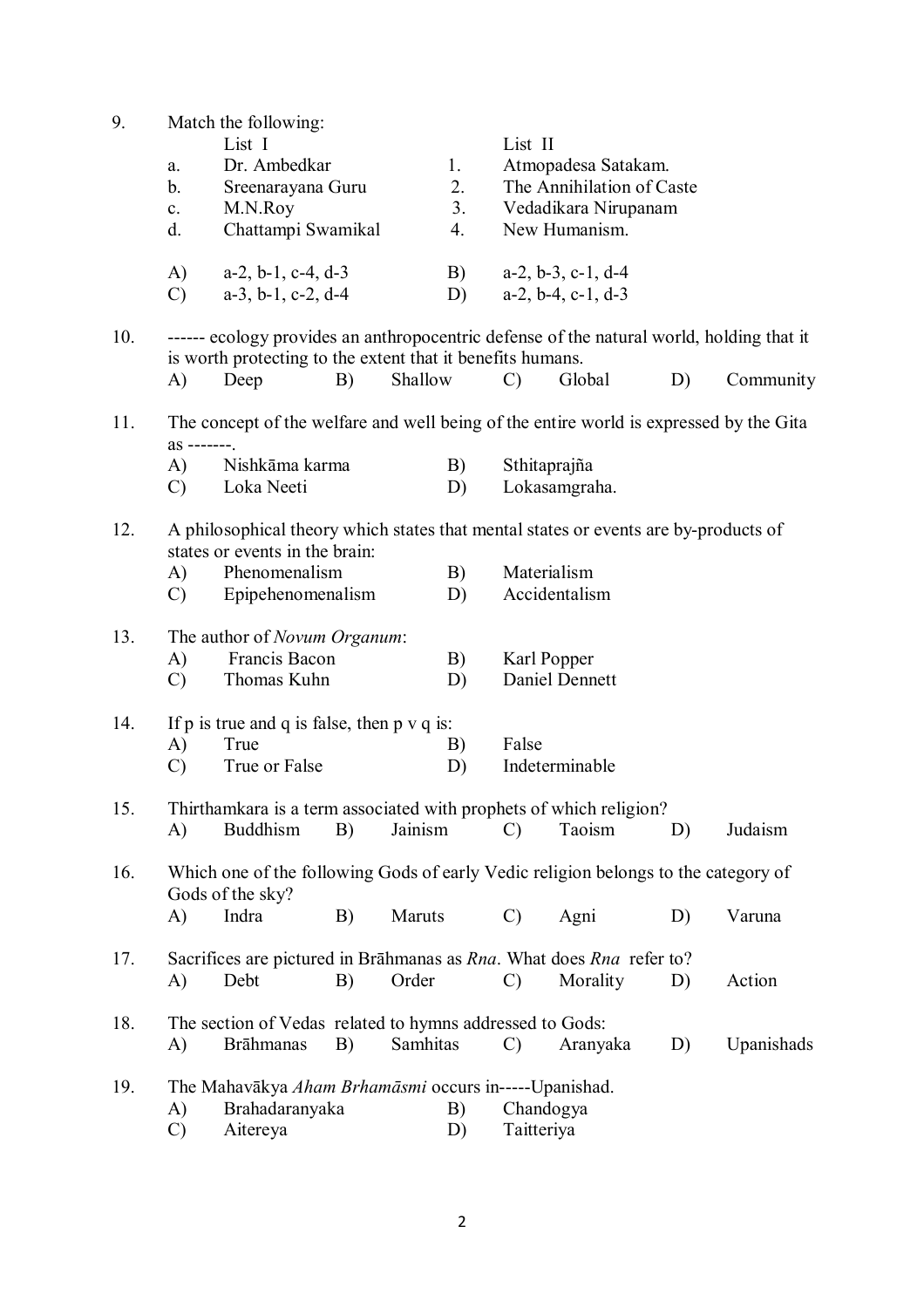| 20. | Which one of the following refers to Brahma Sūtra?                                                                                                   |                                        |    |                 |               |                                                                                   |    |              |  |  |  |
|-----|------------------------------------------------------------------------------------------------------------------------------------------------------|----------------------------------------|----|-----------------|---------------|-----------------------------------------------------------------------------------|----|--------------|--|--|--|
|     | A)                                                                                                                                                   | YogaSūtra                              |    | B)              |               | NyāyaSūtra                                                                        |    |              |  |  |  |
|     | $\mathcal{C}$                                                                                                                                        | Vedānta Sūtra                          |    | D)              |               | Sāmkhya Sūtra                                                                     |    |              |  |  |  |
| 21. |                                                                                                                                                      |                                        |    |                 |               | According to Advaita Vedanta--------Satta refers to empirical level of existence. |    |              |  |  |  |
|     | A)                                                                                                                                                   | Vyāvaharika                            |    | B)              |               | Pāramārthika                                                                      |    |              |  |  |  |
|     | $\mathcal{C}$                                                                                                                                        | Kevala                                 |    | D)              |               | Prāthibhāsika                                                                     |    |              |  |  |  |
| 22. |                                                                                                                                                      |                                        |    |                 |               |                                                                                   |    |              |  |  |  |
|     | A)                                                                                                                                                   | Upanishads.                            |    | B)              |               | Brahma Sūtras                                                                     |    |              |  |  |  |
|     | <b>Bhagavad Gita</b><br>D)<br>$\mathcal{C}$<br>Mimamsa Sūtras                                                                                        |                                        |    |                 |               |                                                                                   |    |              |  |  |  |
| 23. | The concept of <i>Aprthak-siddhi</i> was conceived by --------.                                                                                      |                                        |    |                 |               |                                                                                   |    |              |  |  |  |
|     | A)                                                                                                                                                   | Advaita                                |    | B)              | Suddhādvaita  |                                                                                   |    |              |  |  |  |
|     | $\mathcal{C}$                                                                                                                                        | Dvaita                                 |    | D)              |               | Visitādvaita.                                                                     |    |              |  |  |  |
| 24. |                                                                                                                                                      | The author of Sri Bhāsya:              |    |                 |               |                                                                                   |    |              |  |  |  |
|     | A)                                                                                                                                                   | Samkara                                | B) | Ramanuja        | $\mathcal{C}$ | Madhva                                                                            | D) | Vallabha     |  |  |  |
| 25. | Anubhāsya is a commentary on Brahma Sūtra written by --------.                                                                                       |                                        |    |                 |               |                                                                                   |    |              |  |  |  |
|     | A)                                                                                                                                                   | Vallabha                               | B) | Ramanuja        | $\mathcal{C}$ | Madhva                                                                            | D) | Samkara      |  |  |  |
| 26. |                                                                                                                                                      | The Vedanta philosophy of Nimbarka:    |    |                 |               |                                                                                   |    |              |  |  |  |
|     | A)                                                                                                                                                   | Advaita                                | B) | Suddhādvaita C) |               | Dvaita                                                                            | D) | Dvaitādvaita |  |  |  |
| 27. | Which one of the following statements is not applicable to Cārvaka?                                                                                  |                                        |    |                 |               |                                                                                   |    |              |  |  |  |
|     | Earth, water, fire, and air are the elements<br>A)                                                                                                   |                                        |    |                 |               |                                                                                   |    |              |  |  |  |
|     | Consciousness is a byproduct of matter.<br>B)                                                                                                        |                                        |    |                 |               |                                                                                   |    |              |  |  |  |
|     | Inference is one of the sources of valid knowledge.<br>$\mathcal{C}$                                                                                 |                                        |    |                 |               |                                                                                   |    |              |  |  |  |
|     | Pleasure is the end of human life<br>D)                                                                                                              |                                        |    |                 |               |                                                                                   |    |              |  |  |  |
| 28. | Different versions of denying or doubting role of reason in morality are referred as------                                                           |                                        |    |                 |               |                                                                                   |    |              |  |  |  |
|     | A)                                                                                                                                                   | Ethical scepticism                     |    | B)              |               | Ethical realism                                                                   |    |              |  |  |  |
|     | $\mathcal{C}$                                                                                                                                        | Ethical naturalism                     |    | D)              |               | Ethical non-naturalism.                                                           |    |              |  |  |  |
|     |                                                                                                                                                      |                                        |    |                 |               |                                                                                   |    |              |  |  |  |
| 29. | According to medical ethics every patient has the right to get information and ask<br>questions before procedures and treatments. Name this concept. |                                        |    |                 |               |                                                                                   |    |              |  |  |  |
|     |                                                                                                                                                      |                                        |    |                 |               |                                                                                   |    |              |  |  |  |
|     | A)                                                                                                                                                   | Medical information                    |    | B)              |               | Informed consent                                                                  |    |              |  |  |  |
|     | $\mathcal{C}$                                                                                                                                        | Mutual consent                         |    | D)              |               | Surrogate consent                                                                 |    |              |  |  |  |
| 30. |                                                                                                                                                      | euthanasia is referred as---------     |    |                 |               | Suppose a person dies after withdrawing or withholding treatment. This type of    |    |              |  |  |  |
|     | A)                                                                                                                                                   | Voluntary                              |    | B)              |               | Non-voluntary                                                                     |    |              |  |  |  |
|     | Involuntary<br>D)<br>$\mathcal{C}$                                                                                                                   |                                        |    |                 |               | Passive euthanasia.                                                               |    |              |  |  |  |
| 31. |                                                                                                                                                      | Arne Naess was a ---------philosopher. |    |                 |               |                                                                                   |    |              |  |  |  |
|     | A)                                                                                                                                                   | French                                 | B) | German          | $\mathcal{C}$ | Norwegian                                                                         | D) | Danish       |  |  |  |

3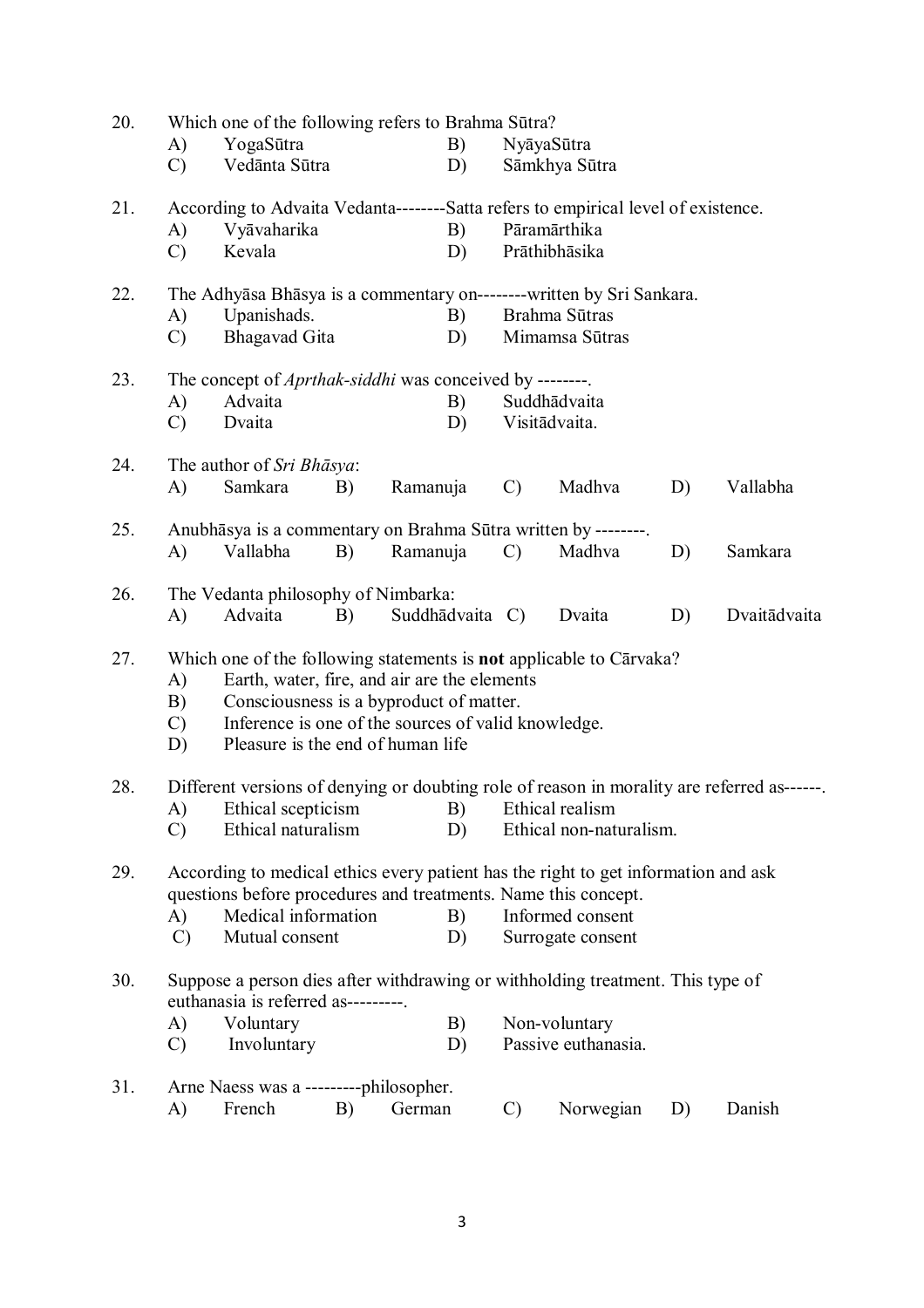32. Examine the following statements and pick out the correct options given.

- 1. Arne Naess was founder of Deep Ecology.<br>2 He was greatly influenced by Rachael Cars
- 2. He was greatly influenced by Rachael Carson's Silent Spring.
- 3. He promoted Anthropocentrism.
- 4. Deep ecology promotes inherent worth of all living beings.
- A) 1, 2  $\&$  3 are true and 4 is false
- B) 1, 2  $\&$  4 are true and 3 is false
- C) 1 & 2 are true and 3 & 4 are false
- D) All statements are false
- 33. What is the technical term attributed to the unauthorised access to or control over computer network security systems for some illicit purpose.
	- A) Hacking B) Cyberbullying
	- C) Spamming D) Malware attack.

34. Match the following

|                | List I               |    | List II |                           |
|----------------|----------------------|----|---------|---------------------------|
| a.             | Kant                 |    |         | My Station and its duties |
| b.             | Peirce               | 2. |         | Emotivism                 |
| $\mathbf{c}$ . | <b>Bradley</b>       | 3. |         | Deontology                |
| $d_{\cdot}$    | Ayer                 | 4. |         | Pragmatism.               |
| A)             | $a-4, b-3, c-2, d-1$ |    | B)      | $a-2, b-3, c-1, d-4$      |

C) a- 3, b-4, c-1, d-2 D) a-3, b-2, c-4, d-1

35. *Swaraj is my birth right and I shall have it*. Whose words are this?

- A) Rajaram Mohan Roy B) Dayananda Saraswathi
- C) Iswar Chandra Vidyasagar D) Lokamanya Tilak
- 36. Choose the correct sequence as conceived by Sri Aurobindo.
	- A) Mind, Illumined mind, Overmind, Higher mind, Intuitive mind, Supermind
	- B) Mind, Higher mind, Illumined mind, Intuitive mind, Overmind, Supermind.
	- C) Mind, Overmind, Higher mind,Intuitive mind, Illumined mind, Supermind.
	- D) Mind, Higher mind, Intuitive mind, Illumined mind, Overmind, Supermind.

37. *Evolution of consciousness is the central motive of terrestrial existence*. Who said this? A) Sri Aurobindo B) Lokamanya Tilak

- C) Iswar Chandra Vidyasagar D) Dayananda Saraswathi.
- 38. Which one of the following is **not** related to triple transformation discussed by Sri Aurobindo.?
	- A) Psychic transformation B) Metaphysical transformation
	- C) Spiritual transformation D) Supramental transformation.
- 39. Which one of the following is **not** a poem written by Tagore? A) Waiting B) Friend C) Gitanjali D) Chaturanga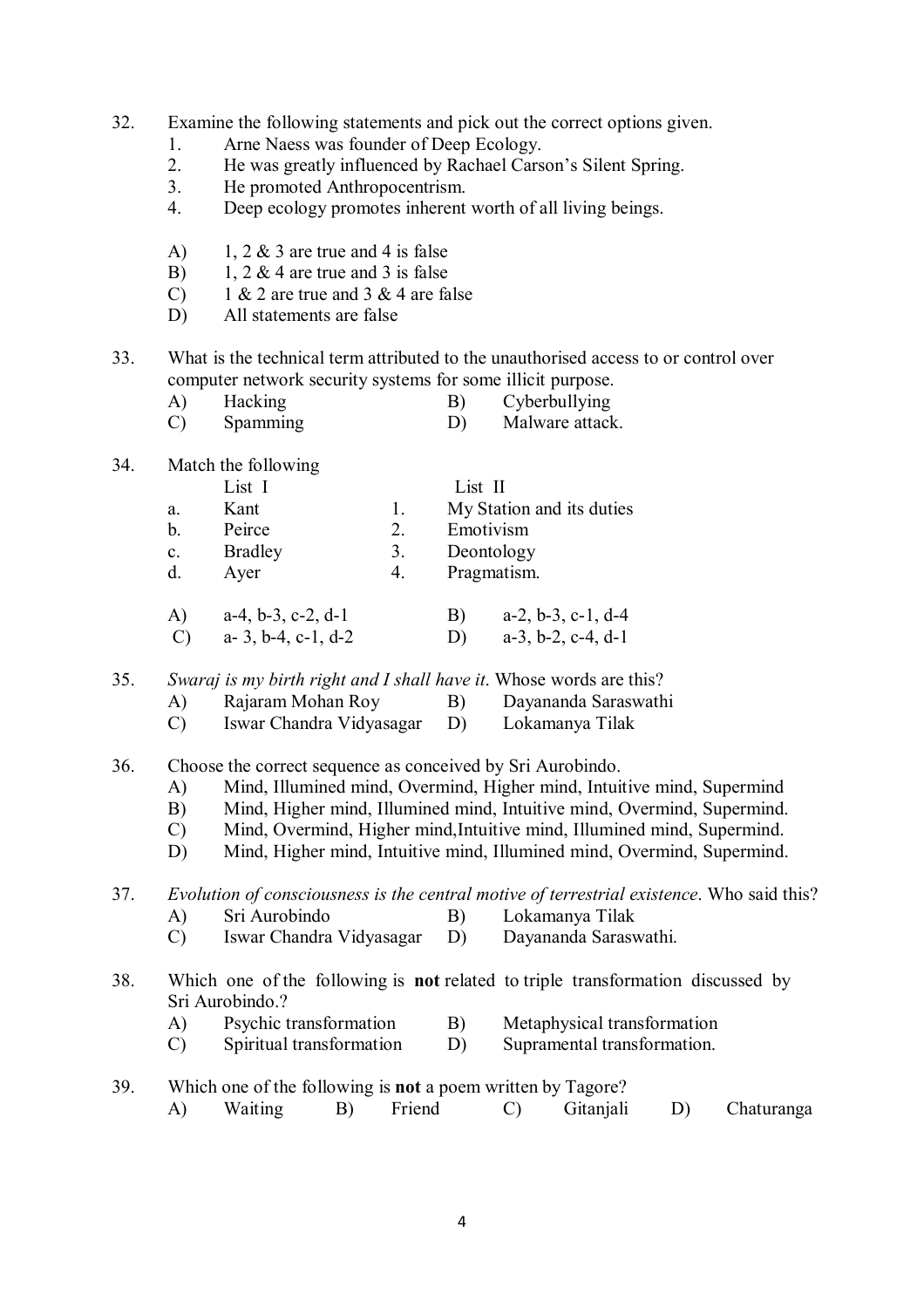| 40. | The language of early Buddhism was:                                   |                                                                                                                                                                                                                 |    |           |    |               |                                                       |    |           |  |  |  |
|-----|-----------------------------------------------------------------------|-----------------------------------------------------------------------------------------------------------------------------------------------------------------------------------------------------------------|----|-----------|----|---------------|-------------------------------------------------------|----|-----------|--|--|--|
|     | A)                                                                    | Pāli                                                                                                                                                                                                            |    |           | B) | Ardhamagadhi  |                                                       |    |           |  |  |  |
|     | $\mathcal{C}$                                                         | Sanskrit                                                                                                                                                                                                        |    |           | D) |               | Apabhramsa                                            |    |           |  |  |  |
| 41. |                                                                       | ------- is not related to Tripitakas of Buddhism.                                                                                                                                                               |    |           |    |               |                                                       |    |           |  |  |  |
|     | A)                                                                    | Sutta                                                                                                                                                                                                           | B) | Vinaya    |    | $\mathcal{C}$ | Abhidhamma D)                                         |    | Dharma    |  |  |  |
| 42. | The doctrine of viewpoints in Jainism is commonly referred as-------- |                                                                                                                                                                                                                 |    |           |    |               |                                                       |    |           |  |  |  |
|     | A)                                                                    | Nayavāda                                                                                                                                                                                                        | B) | Nyāyavāda |    | $\mathbf{C}$  | Arthavāda                                             | D) | Sabdavāda |  |  |  |
| 43. | A)<br>B)<br>$\mathcal{C}$<br>D)                                       | Choose the correct sequence of Nyaya syllogism:<br>Pratiñjña, Udāharana, Hetu, Nigamana<br>Pratiñjña, Hetu, Udāharana, Nigamana<br>Udāharana, Pratinjna, Nigamana, Hetu<br>Hetu, Udāharana, Pratinjña, Nigamana |    |           |    |               |                                                       |    |           |  |  |  |
| 44. | Identify Vaisesika conception of subsequent non-existence.            |                                                                                                                                                                                                                 |    |           |    |               |                                                       |    |           |  |  |  |
|     | A)                                                                    | Pradhamsabhāva                                                                                                                                                                                                  |    |           | B) |               | Pragabhāva                                            |    |           |  |  |  |
|     | $\mathcal{C}$                                                         | Anyonyabhāva                                                                                                                                                                                                    |    |           | D) |               | Atyanthabhāva                                         |    |           |  |  |  |
| 45. |                                                                       | According to one theory of causation effect is non-existent prior to its production.<br>Effect is new creation. Name this theory of causation.                                                                  |    |           |    |               |                                                       |    |           |  |  |  |
|     | A)                                                                    | Satkāryavāda                                                                                                                                                                                                    |    |           | B) |               | Asatkāryavāda                                         |    |           |  |  |  |
|     | $\mathcal{C}$                                                         | Satkaranavāda                                                                                                                                                                                                   |    |           | D) |               | Svabhāva-vāda                                         |    |           |  |  |  |
| 46. | Which one of the following is <b>not</b> a part of Yoga Sutras?       |                                                                                                                                                                                                                 |    |           |    |               |                                                       |    |           |  |  |  |
|     | A)                                                                    | Samadhipāda                                                                                                                                                                                                     |    |           | B) | Sadhanapāda   |                                                       |    |           |  |  |  |
|     | $\mathcal{C}$                                                         | Vibhudhipāda                                                                                                                                                                                                    |    |           | D) | Jñānapāda     |                                                       |    |           |  |  |  |
| 47. | Match the following:                                                  |                                                                                                                                                                                                                 |    |           |    |               |                                                       |    |           |  |  |  |
|     |                                                                       | List I                                                                                                                                                                                                          |    |           |    | List II       |                                                       |    |           |  |  |  |
|     | a.                                                                    | Nyāya                                                                                                                                                                                                           |    |           | 1. | Syādvada      |                                                       |    |           |  |  |  |
|     | b.                                                                    | Buddhism                                                                                                                                                                                                        |    |           | 2. | Dhārana       |                                                       |    |           |  |  |  |
|     | $\mathbf{c}$ .                                                        | Astānga Yoga                                                                                                                                                                                                    |    |           | 3. | Nirvana       |                                                       |    |           |  |  |  |
|     | d.                                                                    | Jainism                                                                                                                                                                                                         |    |           | 4. |               | Asatkāryavāda                                         |    |           |  |  |  |
|     | A)                                                                    | $a-4, b-3, c-2, d-1$                                                                                                                                                                                            |    |           | B) |               | $a-4$ , $b-1$ , $c-2$ , $d-3$                         |    |           |  |  |  |
|     | $\mathcal{C}$                                                         | $a-2$ , $b-3$ , $c-4$ , $d-1$                                                                                                                                                                                   |    |           | D) |               | $a-3$ , $b-2$ , $c-1$ , $d-4$                         |    |           |  |  |  |
| 48. |                                                                       | Sabarasvāmin has written a commentary of -------Sutras.                                                                                                                                                         |    |           |    |               |                                                       |    |           |  |  |  |
|     | A)                                                                    | Yoga                                                                                                                                                                                                            | B) | Sāmkhya   |    | $\mathcal{C}$ | Mimāmsa                                               | D) | Nyāya     |  |  |  |
| 49. |                                                                       | Choose the <b>wrong</b> statement from the following:                                                                                                                                                           |    |           |    |               |                                                       |    |           |  |  |  |
|     | A)                                                                    | Sarvadarsana Samgraha is the work of Mādhavāchārya.                                                                                                                                                             |    |           |    |               |                                                       |    |           |  |  |  |
|     | B)                                                                    | Brhati is a great commentary written by Prabhakara.                                                                                                                                                             |    |           |    |               |                                                       |    |           |  |  |  |
|     | $\mathcal{C}$                                                         |                                                                                                                                                                                                                 |    |           |    |               | The author of Sāmkhya pravacana bhāsya is Badarayana. |    |           |  |  |  |

D) *Nyaya kusumāñjali* was written by Udayana.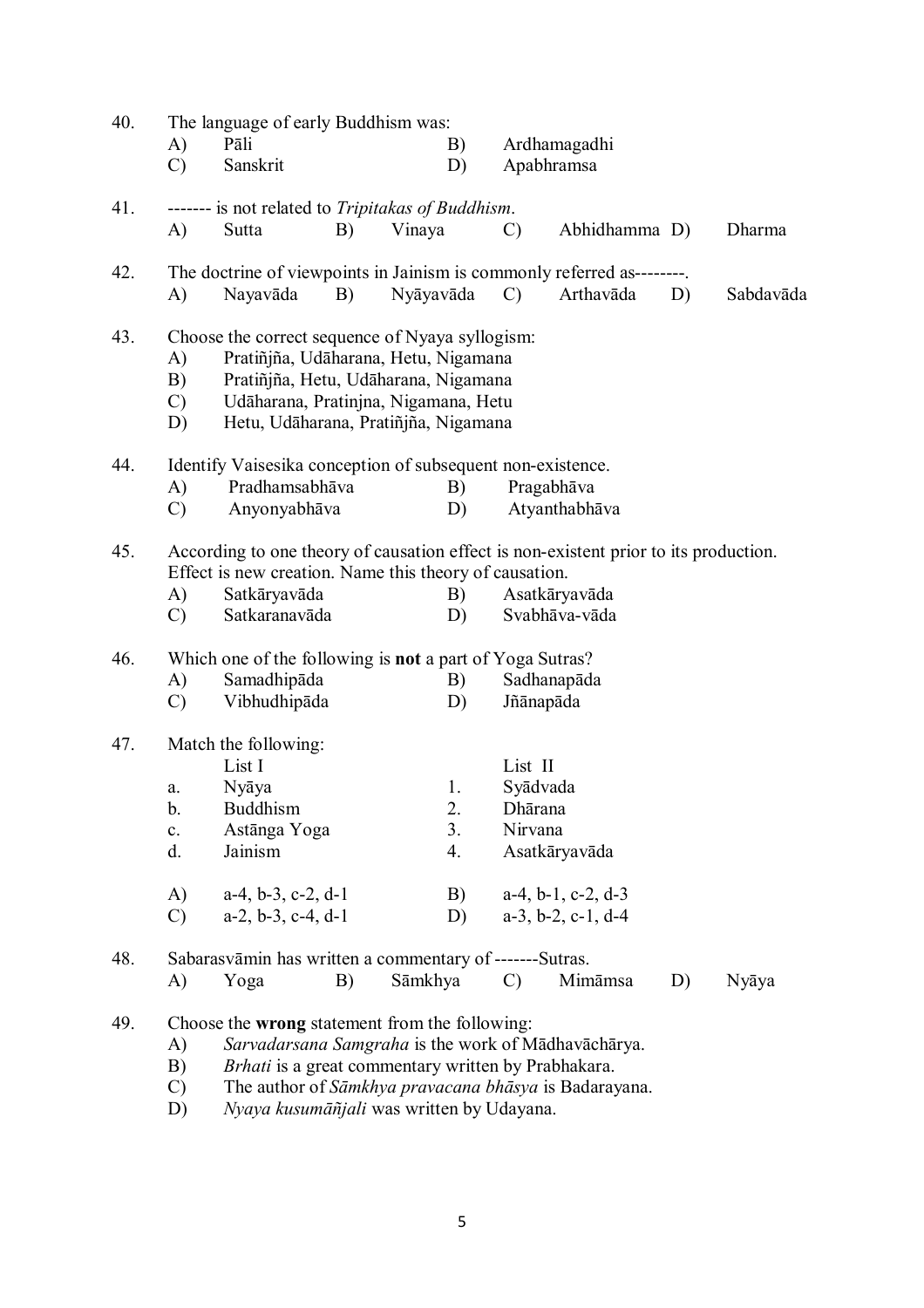| 50. | Match the following:                                                            |                                                                                           |            |          |            |                |                               |    |               |  |  |
|-----|---------------------------------------------------------------------------------|-------------------------------------------------------------------------------------------|------------|----------|------------|----------------|-------------------------------|----|---------------|--|--|
|     |                                                                                 | List I                                                                                    |            |          |            | List II        |                               |    |               |  |  |
|     | a.                                                                              | Karuna                                                                                    |            |          | 1.         | Krodha         |                               |    |               |  |  |
|     | $\mathbf b$ .                                                                   | Roudra                                                                                    |            |          | 2.         | Utasaha        |                               |    |               |  |  |
|     | $\mathbf{c}$ .                                                                  | Vira                                                                                      |            |          | 3.         | Jugupsa        |                               |    |               |  |  |
|     | d.                                                                              | <b>Bibatsa</b>                                                                            |            |          | 4.         | Soka           |                               |    |               |  |  |
|     |                                                                                 |                                                                                           |            |          |            |                |                               |    |               |  |  |
|     | A)                                                                              | $a-3$ , $b-4$ , $c-1$ , $d-2$ .                                                           |            |          | B)         |                | $a-4$ , $b-1$ , $c-2$ , $d-3$ |    |               |  |  |
|     | $\mathcal{C}$                                                                   | $a-3$ , $b-1$ , $c-4$ , $d-2$                                                             |            |          | D)         |                | $a-4$ , $b-3$ , $c-2$ , $d-1$ |    |               |  |  |
| 51. |                                                                                 | The author of <i>Dhvanyaloka</i> :                                                        |            |          |            |                |                               |    |               |  |  |
|     | A)                                                                              | Anandavardhana                                                                            |            |          | B)         | <b>Bharata</b> |                               |    |               |  |  |
|     | $\mathcal{C}$                                                                   | AbhinavaGupta                                                                             |            | D)       | Bhatrhari. |                |                               |    |               |  |  |
|     |                                                                                 |                                                                                           |            |          |            |                |                               |    |               |  |  |
| 52. | A)                                                                              | The thinkers who does not represent Milesian school:<br>Thales                            |            |          | B)         |                | Anaximander                   |    |               |  |  |
|     | $\mathcal{C}$                                                                   | Anaximenes                                                                                |            | D)       | Parmenides |                |                               |    |               |  |  |
|     |                                                                                 |                                                                                           |            |          |            |                |                               |    |               |  |  |
| 53. |                                                                                 | The main teaching of -------was that everything is in constant flux.                      |            |          |            |                |                               |    |               |  |  |
|     | A)                                                                              | Xenophanes                                                                                |            |          | B)         |                | Anaximander                   |    |               |  |  |
|     | $\mathcal{C}$                                                                   | Heraclitus                                                                                |            |          | D)         | Zeno.          |                               |    |               |  |  |
| 54. |                                                                                 | Why is Socratic method referred to as Midwifery method?                                   |            |          |            |                |                               |    |               |  |  |
|     | A)                                                                              | It is based on debate                                                                     |            |          |            |                |                               |    |               |  |  |
|     | B)                                                                              | It generates new ideas from the speakers                                                  |            |          |            |                |                               |    |               |  |  |
|     | C)                                                                              | It is based on question-answers                                                           |            |          |            |                |                               |    |               |  |  |
|     | D)                                                                              | It uses dialectical method                                                                |            |          |            |                |                               |    |               |  |  |
| 55. | Allegory of the cave is a concept devised by -----to analyse and illustrate the |                                                                                           |            |          |            |                |                               |    |               |  |  |
|     | distinction between belief and knowledge.                                       |                                                                                           |            |          |            |                |                               |    |               |  |  |
|     | A)                                                                              | Socrates                                                                                  | B)         | Plato    |            | $\mathcal{C}$  | Aristotle                     | D) | Aristophanes. |  |  |
|     |                                                                                 |                                                                                           |            |          |            |                |                               |    |               |  |  |
| 56. | this virtue.                                                                    | According to Plato self-restraint is one of his four core virtues of the ideal city. Name |            |          |            |                |                               |    |               |  |  |
|     | A)                                                                              | Temperance                                                                                | <b>B</b> ) | Prudence |            | $\mathcal{C}$  | Justice                       | D) | Fortitude.    |  |  |
|     |                                                                                 |                                                                                           |            |          |            |                |                               |    |               |  |  |
| 57. |                                                                                 | Which one of the following does not come under Intrinsic values?                          |            |          |            |                |                               |    |               |  |  |
|     | A)                                                                              | Truth                                                                                     | B)         | Beauty   |            | $\mathcal{C}$  | Courage                       | D) | Recognition   |  |  |
| 58. |                                                                                 | In Ethics Greek term <i>Arete</i> is translated as-----------                             |            |          |            |                |                               |    |               |  |  |
|     | A)                                                                              | Character                                                                                 | B)         | Virtue   |            | $\mathcal{C}$  | Conduct                       | D) | Habit         |  |  |
|     |                                                                                 |                                                                                           |            |          |            |                |                               |    |               |  |  |
| 59. |                                                                                 | The term <i>deontology</i> is derived from the Greek <i>deon</i> which means-------       |            |          |            |                |                               |    |               |  |  |
|     | A)                                                                              | Custom                                                                                    | B)         | Duty     |            | $\mathcal{C}$  | Virtue                        | D) | Character     |  |  |
|     |                                                                                 |                                                                                           |            |          |            |                |                               |    |               |  |  |
| 60. |                                                                                 | Man naturally seeks pleasure and avoids pain. What is the name of this view?              |            |          |            |                |                               |    |               |  |  |
|     | A)                                                                              | Psychological Hedonism                                                                    |            |          | B)         |                | Ethical Hedonism              |    |               |  |  |
|     | $\mathcal{C}$                                                                   | Utilitarianism                                                                            |            |          | D)         | Pragmatism     |                               |    |               |  |  |
|     |                                                                                 |                                                                                           |            |          |            |                |                               |    |               |  |  |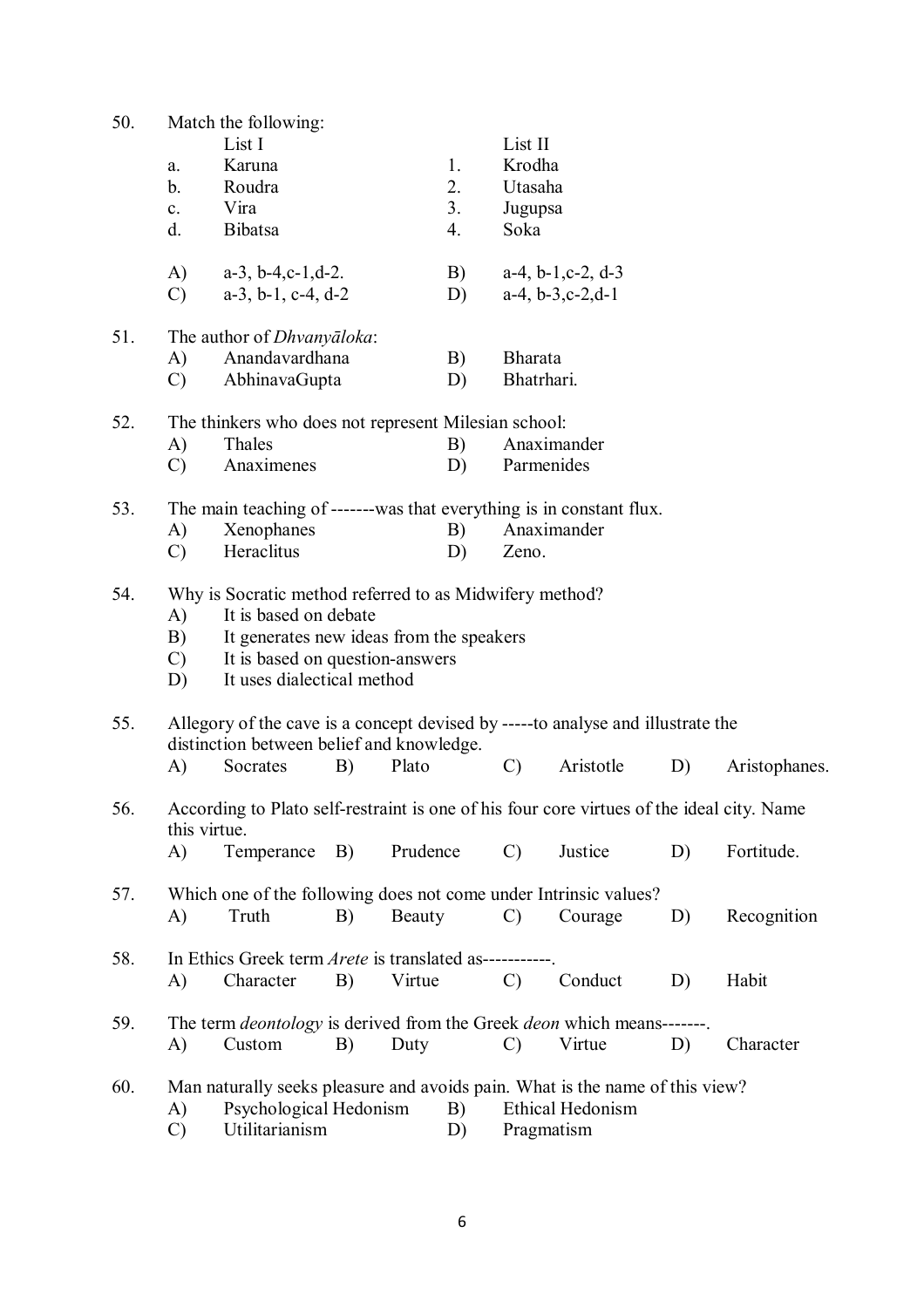| 61. | A)                                                                                                                                | The author of A System of Logic:<br>Bentham                                         | B) | Rawls     |          | $\mathcal{C}$     | Mill                          | D) | Smith          |  |  |  |
|-----|-----------------------------------------------------------------------------------------------------------------------------------|-------------------------------------------------------------------------------------|----|-----------|----------|-------------------|-------------------------------|----|----------------|--|--|--|
| 62. | A)                                                                                                                                | Appearance and Reality was the work of ---------.<br>Mill                           | B) | Kant      |          | $\mathcal{C}$     | Bentham                       | D) | <b>Bradley</b> |  |  |  |
|     |                                                                                                                                   |                                                                                     |    |           |          |                   |                               |    |                |  |  |  |
| 63. |                                                                                                                                   | ------- is the study and analysis of ethical terms, concepts, and theories.         |    |           |          |                   |                               |    |                |  |  |  |
|     | A)                                                                                                                                | Meta Ethics                                                                         |    |           | B)       |                   | <b>Applied Ethics</b>         |    |                |  |  |  |
|     | $\mathcal{C}$                                                                                                                     | Normative Ethics                                                                    |    |           | D)       |                   | <b>Professional Ethics</b>    |    |                |  |  |  |
| 64. |                                                                                                                                   | Who among the following was the prominent representative of Prescriptivism?         |    |           |          |                   |                               |    |                |  |  |  |
|     | A)                                                                                                                                | Stevenson                                                                           | B) | R.M. Hare |          | $\mathcal{C}$     | Ayer                          | D) | Ross           |  |  |  |
| 65. | When someone says that murder is wrong, he may be expressing his disapproval of<br>murder. This view is popularly referred as     |                                                                                     |    |           |          |                   |                               |    |                |  |  |  |
|     | A)                                                                                                                                | Intuitionism                                                                        |    |           | B)       |                   | Descriptivism                 |    |                |  |  |  |
|     | $\mathcal{C}$                                                                                                                     | Emotivism.<br>Prescriptivism<br>D)                                                  |    |           |          |                   |                               |    |                |  |  |  |
| 66. | G.E. Moore remarked that there is a tendency to attribute natural properties to ethical<br>terms. What did he call this tendency? |                                                                                     |    |           |          |                   |                               |    |                |  |  |  |
|     |                                                                                                                                   | Category mistake<br>A)                                                              |    |           |          |                   |                               |    |                |  |  |  |
|     | B)                                                                                                                                | Naturalistic fallacy                                                                |    |           |          |                   |                               |    |                |  |  |  |
|     | $\mathcal{C}$                                                                                                                     | Fallacy of hasty generalization                                                     |    |           |          |                   |                               |    |                |  |  |  |
|     | D)                                                                                                                                | Ethical dilemma.                                                                    |    |           |          |                   |                               |    |                |  |  |  |
| 67. | Which one of the following is <b>not</b> a feature of moral discourse according to Stevenson?                                     |                                                                                     |    |           |          |                   |                               |    |                |  |  |  |
|     | A)                                                                                                                                | Moral discourse has the possibility of genuine agreement and disagreement within it |    |           |          |                   |                               |    |                |  |  |  |
|     | B)                                                                                                                                | Moral discourses have magnetism or dynamic feature                                  |    |           |          |                   |                               |    |                |  |  |  |
|     | Moral discourses are prescriptive in nature<br>$\mathcal{C}$<br>Scientific method of verification is not sufficient for Ethics    |                                                                                     |    |           |          |                   |                               |    |                |  |  |  |
|     | D)                                                                                                                                |                                                                                     |    |           |          |                   |                               |    |                |  |  |  |
| 68. | There is skill and instruments through which carpenter builds a chair. According to<br>Aristotle, it is the -----cause.           |                                                                                     |    |           |          |                   |                               |    |                |  |  |  |
|     | A)                                                                                                                                | Material                                                                            | B) |           |          |                   | Formal C) Efficient D)        |    | Final          |  |  |  |
| 69. | Match the following                                                                                                               |                                                                                     |    |           |          |                   |                               |    |                |  |  |  |
|     |                                                                                                                                   | List I                                                                              |    |           |          | List II           |                               |    |                |  |  |  |
|     | a.                                                                                                                                | Parmenides                                                                          |    |           | 1.       | Ideas             |                               |    |                |  |  |  |
|     | $\mathbf b$ .                                                                                                                     | Socrates.                                                                           |    |           | 2.       |                   | Eudaemonism                   |    |                |  |  |  |
|     | $\mathbf{c}$ .<br>d.                                                                                                              | Plato<br>Aristotle                                                                  |    |           | 3.<br>4. | Being<br>Elenchus |                               |    |                |  |  |  |
|     |                                                                                                                                   |                                                                                     |    |           |          |                   |                               |    |                |  |  |  |
|     | A)                                                                                                                                | $a-3$ , $b-4$ , $c-1$ , $d-2$                                                       |    |           | B)       |                   | $a-3$ , $b-4$ , $c-2$ , $d-1$ |    |                |  |  |  |
|     | $\mathcal{C}$                                                                                                                     | $a-4$ , $b-3$ , $c-2$ , $d-1$                                                       |    |           | D)       |                   | $a-2$ , $b-3$ , $c-4$ , $d-1$ |    |                |  |  |  |
| 70. |                                                                                                                                   | Author of Monologion which was a theological treatise which attempted to            |    |           |          |                   |                               |    |                |  |  |  |
|     |                                                                                                                                   | demonstrate the existence and attributes of God:                                    |    |           |          |                   |                               |    |                |  |  |  |
|     | A)                                                                                                                                | St. Thomas Aquinas                                                                  |    |           | B)       | St. Augustine     |                               |    |                |  |  |  |
|     | C)                                                                                                                                | Dun Scotus                                                                          |    |           | D)       | St. Anslem.       |                               |    |                |  |  |  |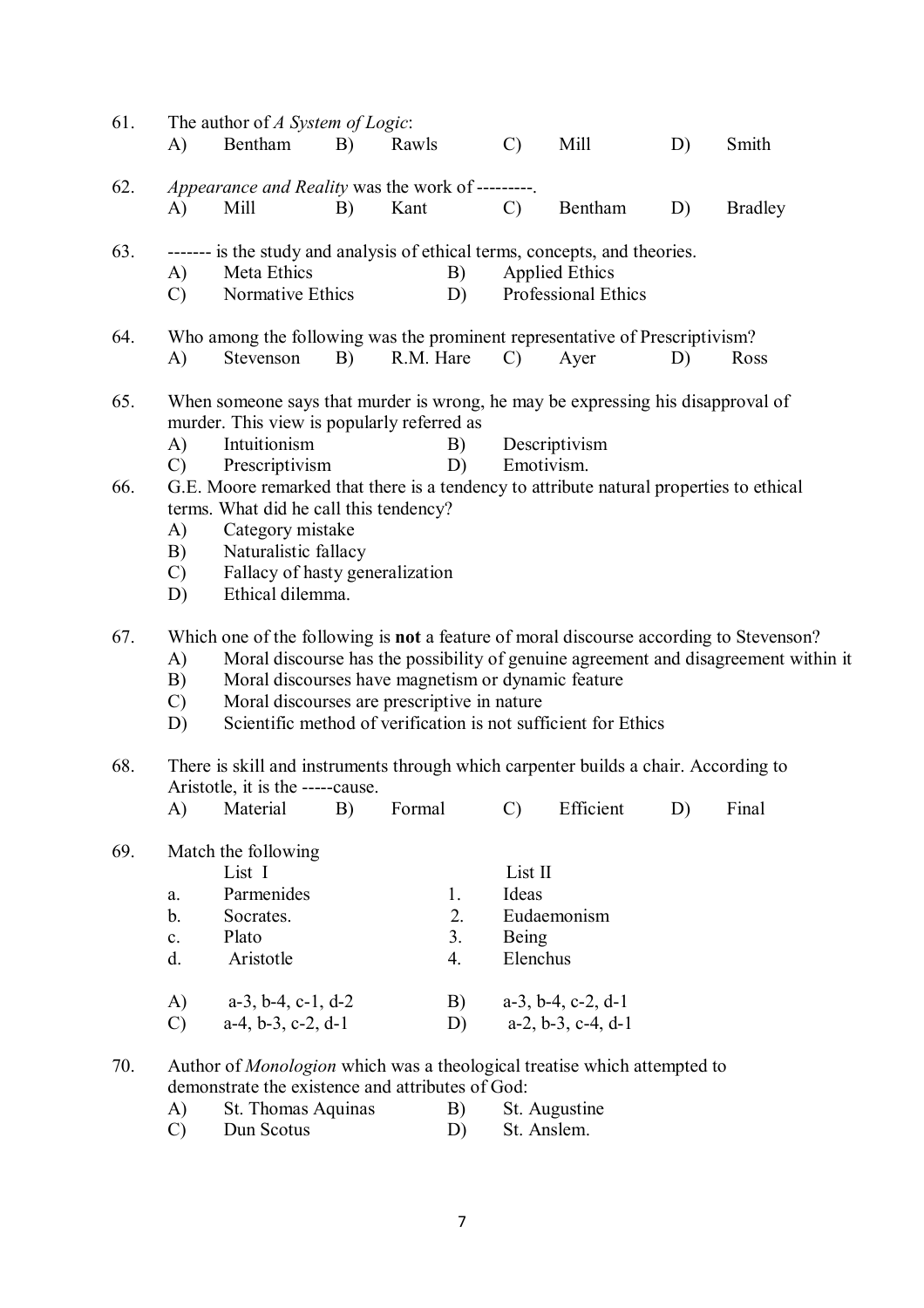| 71. | St. Thomas Aquinas produced a comprehensive synthesis of Christian theology and<br>philosophy of ---------.                                                                                                            |                                                                                                                                                                                                                                                                                                                                                             |    |          |                                                                                                                                                                                       |                                                                      |                                                                                                                                                                                                              |    |          |  |  |  |
|-----|------------------------------------------------------------------------------------------------------------------------------------------------------------------------------------------------------------------------|-------------------------------------------------------------------------------------------------------------------------------------------------------------------------------------------------------------------------------------------------------------------------------------------------------------------------------------------------------------|----|----------|---------------------------------------------------------------------------------------------------------------------------------------------------------------------------------------|----------------------------------------------------------------------|--------------------------------------------------------------------------------------------------------------------------------------------------------------------------------------------------------------|----|----------|--|--|--|
|     | A)                                                                                                                                                                                                                     | Socrates                                                                                                                                                                                                                                                                                                                                                    | B) | Plato    |                                                                                                                                                                                       | $\mathcal{C}$                                                        | Aristotle                                                                                                                                                                                                    | D) | Plotinus |  |  |  |
| 72. |                                                                                                                                                                                                                        | According to Francis Bacon, the four ------ are the four main fallacies or falsehoods<br>that prevent people from gaining true knowledge.                                                                                                                                                                                                                   |    |          |                                                                                                                                                                                       |                                                                      |                                                                                                                                                                                                              |    |          |  |  |  |
|     | A)                                                                                                                                                                                                                     | Ideas                                                                                                                                                                                                                                                                                                                                                       | B) | Idols    |                                                                                                                                                                                       | $\mathcal{C}$                                                        | Ideals                                                                                                                                                                                                       | D) | Idioms   |  |  |  |
| 73. | A)<br>B)<br>$\mathcal{C}$<br>D)                                                                                                                                                                                        | Choose the wrong statement from the following.<br>Descartes was a French Philosopher<br>body, a material thing.                                                                                                                                                                                                                                             |    |          |                                                                                                                                                                                       |                                                                      | Descartes was the author of Meditations on First Philosophy<br>Descartes developed the theory of pre-established harmony.<br>Descartes argues that the mind, an immaterial thing interacts causally with the |    |          |  |  |  |
| 74. | A)<br>$\mathcal{C}$                                                                                                                                                                                                    | Which one of the following statements is related to Pantheism?<br>It believes in many Gods<br>God is worshipped in human form.<br>B)<br>God is a spiritual substance D)<br>God is identified with nature                                                                                                                                                    |    |          |                                                                                                                                                                                       |                                                                      |                                                                                                                                                                                                              |    |          |  |  |  |
| 75. | A)<br>$\mathcal{C}$                                                                                                                                                                                                    | Leibniz formulated a postulate to explain the apparent relations of causality among<br>monads where no true causality exists. The doctrine implies that there are no genuine<br>causal interactions between mind and body. Name this doctrine.<br>Pre-established harmony<br>B)<br>Interactionism<br>Mind-body dualism.<br>Psychophysical parallelism<br>D) |    |          |                                                                                                                                                                                       |                                                                      |                                                                                                                                                                                                              |    |          |  |  |  |
| 76. | John Locke thinks that at the birth, the mind is empty as a white paper. Name the<br>expression to refer this.                                                                                                         |                                                                                                                                                                                                                                                                                                                                                             |    |          |                                                                                                                                                                                       |                                                                      |                                                                                                                                                                                                              |    |          |  |  |  |
|     | A)<br>C)                                                                                                                                                                                                               | esse est percipi<br>dubito ergo sum                                                                                                                                                                                                                                                                                                                         |    |          | B)<br>D)                                                                                                                                                                              | cogito ergo sum<br>tabula rasa                                       |                                                                                                                                                                                                              |    |          |  |  |  |
| 77. | Berkeley claims that the only things that can be said to exist are ideas when they are<br>perceived. We can never conceive of matter except through some idea. These views<br>culminate in the conception of --------. |                                                                                                                                                                                                                                                                                                                                                             |    |          |                                                                                                                                                                                       |                                                                      |                                                                                                                                                                                                              |    |          |  |  |  |
|     | A)<br>$\mathcal{C}$                                                                                                                                                                                                    | Abstract ideas<br>Empiricism                                                                                                                                                                                                                                                                                                                                |    |          | B)<br>D)                                                                                                                                                                              |                                                                      | Immaterialism<br>Conceptualism                                                                                                                                                                               |    |          |  |  |  |
| 78. | A)                                                                                                                                                                                                                     | The author of A Treatise of Human Nature:<br>Locke                                                                                                                                                                                                                                                                                                          | B) | Berkeley |                                                                                                                                                                                       | $\mathcal{C}$                                                        | Hume                                                                                                                                                                                                         | D) | Bacon    |  |  |  |
| 79. | ${\bf a}.$<br>b.<br>$\mathbf{c}$ .<br>d.                                                                                                                                                                               | Match the following:<br>List I<br>The idols of the tribe<br>The idols of the cave<br>The idols of the market<br>The idols of the theatre                                                                                                                                                                                                                    |    |          | List II<br>1. False assumption of social discourse<br>2. False assumption of basic sense<br>3. False assumption based on dogmatic philosophy<br>4. False assumption of individual man |                                                                      |                                                                                                                                                                                                              |    |          |  |  |  |
|     | $a-2$ , $b-4$ , $c-1$ , $d-3$<br>A)<br>$\mathcal{C}$<br>$a-3$ , $b-4$ , $c-1$ , $d-2$                                                                                                                                  |                                                                                                                                                                                                                                                                                                                                                             |    |          |                                                                                                                                                                                       | $a-2$ , $b-3$ , $c-1$ , $d-4$<br>$a-4$ , $b-2$ , $c-1$ , $d-3$<br>D) |                                                                                                                                                                                                              |    |          |  |  |  |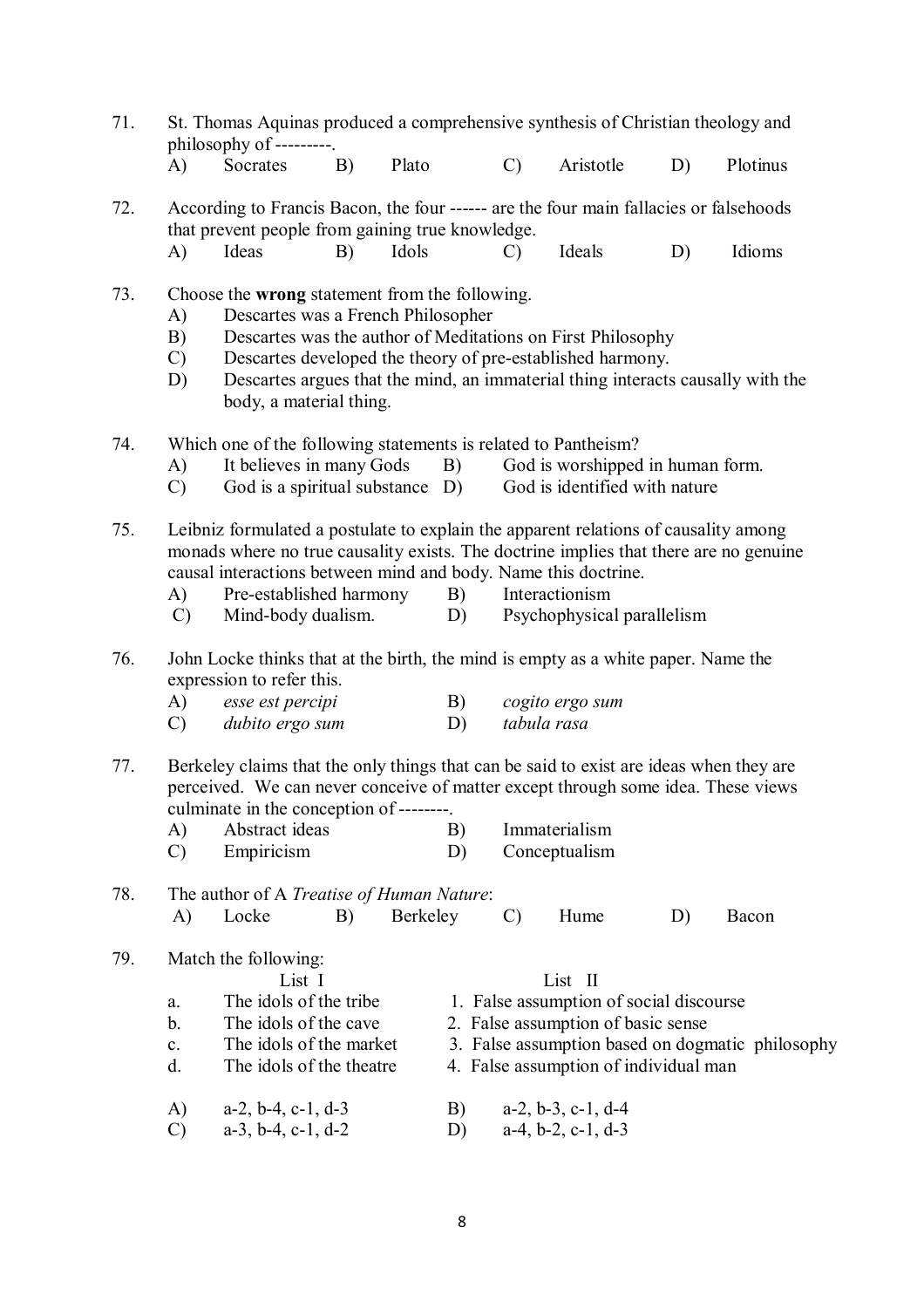- 80. What is the major theme of Critique of Practical Reason of Kant?
	- A) Metaphysics B) Epistemology<br>
	C) Logic D) Moral philoson
	- Logic D) Moral philosophy
- 81. According to Kant the *thing-in-itself* which is inaccessible to experience is referred as-------.
	- A) Abstract B) Phenomena C) Noumena D) Sense data
- 82. The relation between A& E propositions in square of opposition is referred as------.
	- A) Contrary B) Contradictory
	- C) Subaltern D) Subcontrary
- 83. Convert the proposition "All fruits are sweet".
	- A) Some fruits are sweet
	- B) No fruits are sweet<br>C) Some sweet things
	- Some sweet things are fruits
	- D) Some sweets are not fruits
- 84. Find out fallacy in the following syllogism.
	- All technicians are wise.
	- All wise persons are lazy.

All lazy persons are technicians.

- A) Illicitmajor B) Undistributedmiddle
- C) Existentialfallacy D) Illicit minor

85. The predicate of the conclusion of a categorical syllogism is called----------.

A) Major term B) Minor term C) Middle term D) None of these

86 Examine the following statements and choose the correct options given.

- 1. A categorical syllogism has three terms and three propositions.
- 2. A hypothetical syllogism affirms its antecedents in the minor and affirms the consequent in the conclusion.
- 3. The conclusion of a simple dilemma will be a disjunctive proposition.
- 4. The major premise of a dilemma will be a categorical proposition.
- A) 1, 2  $\&$  3 are true and 4 is false
- B) 1,  $2 \& 4$  are true and 3 is false
- C) 1 & 2 are true and 3 & 4 are false
- D) All statements are true
- 87. Verified hypothesis is known as-----------.
	- A) Conjecture B) Theory C) Speculation D) Law
- 88. Choose the correct sequence of stages of scientific Induction.
	- A) Observation, Theory, Law, Hypothesis.
	- B) Observation, Law, Hypothesis, Theory.
	- C) Observation, Hypothesis, Law, Theory.
	- D) Observation, Hypothesis, Theory, Law.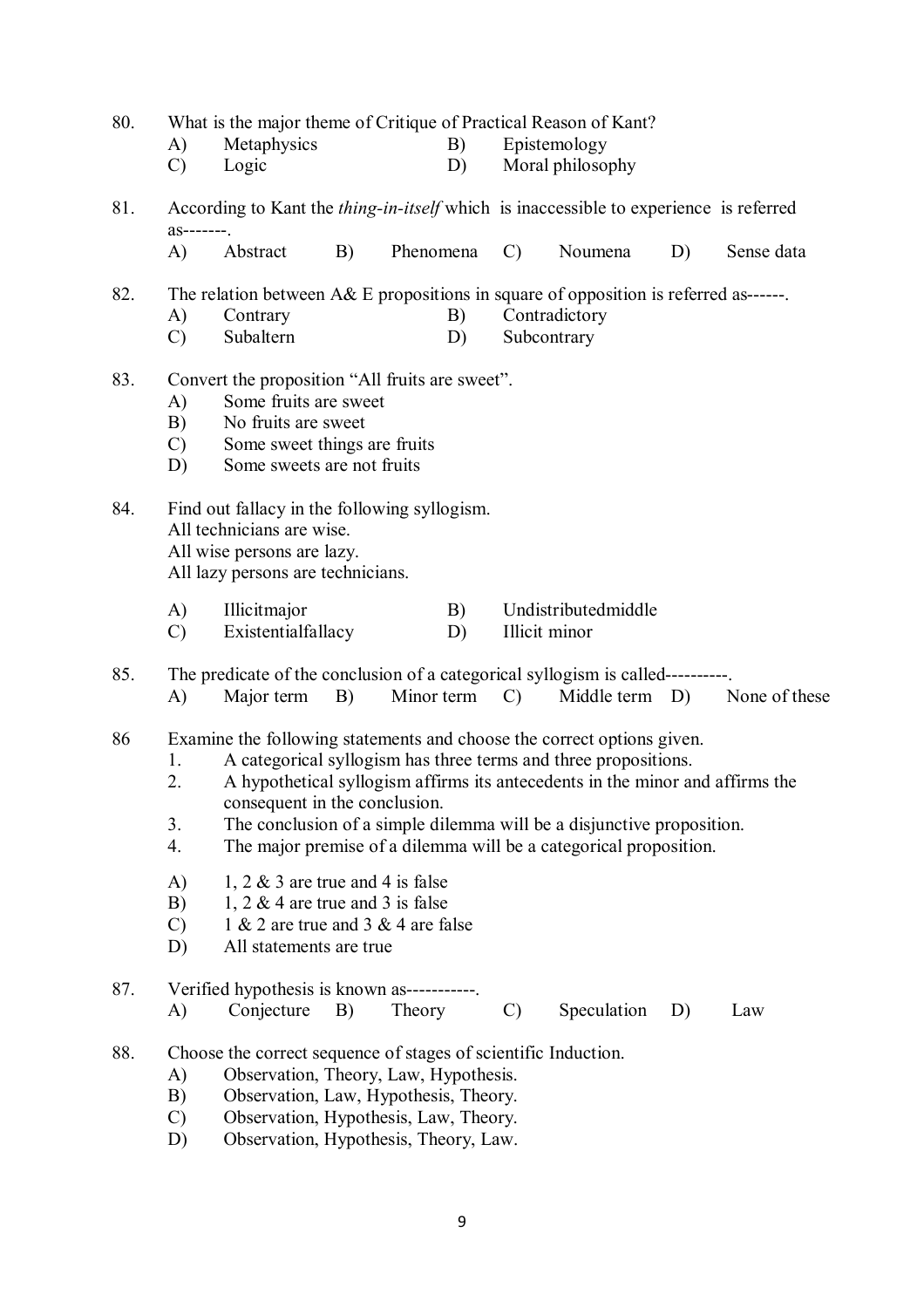- 89. Which one of the following is **not** related to a good hypothesis?
	- A) Hypothesis shall be conceivable and not absurd.
	- B) Hypothesis must be verifiable.
	- C) Hypothesis is a definite explanation of a fact.
	- D) Hypothesis must be consistent with the existing laws of nature.
- 90. According to J.S. Mill cause is an invariable, ---------, antecedent.
	- A) Unconditional B) Conditional
	- C) Inevitable D) Reciprocal
- 91. *Subduct from any phenomenon such part as is known by previous inductions to be the effect of certain antecedents, and the residue of the phenomenon is the effect of the remaining antecedents.*

Name the method of Mill explained through this canon.

- A) Method of Agreement
- B) Method of Difference
- C) Joint Method of agreement and Difference.
- D) Method of Residues
- 92. Identify the following proposition.

 $\sim (A \cdot \sim A)$ 

- A) Tautology B) Contradiction C) Contingency D) None of these.
- 93. Examine the rule of inference of this argument.
	- $p \rightarrow q$  q→r ∴p $\rightarrow$ r
	- A) Modus ponens B) Modus tollens
	- C) Hypothetical syllogism D) Disjunctive syllogism
- 94. Gibert Ryle presents a theory of semantic or ontological error in which things belonging to a particular category are presented as if they belong to a different category. This theory is referred as--------.

| A)          | Fallacy          | B) | Paradox    |
|-------------|------------------|----|------------|
| $\mathbf C$ | Category mistake | D) | Paralogism |

- 95. ---------- was the creator of speech act theory who asserted that by saying something we do perform an action or just state things.
	- A) Russell B) Austin C) Ryle D) Moore
- 96. The term used by Ferdinand de Saussure to refer to the actual utterances of language, both written and spoken:
	- A) Signifier B) Diachronic C) Langue D) Parole
- 97. The concept of deconstruction was first outlined by Derrida in his work ------.
	- A) *Of Grammatology* B) *Speech and Phenomena*
	- C) *Writing and Difference* D) *Margins of Philosophy*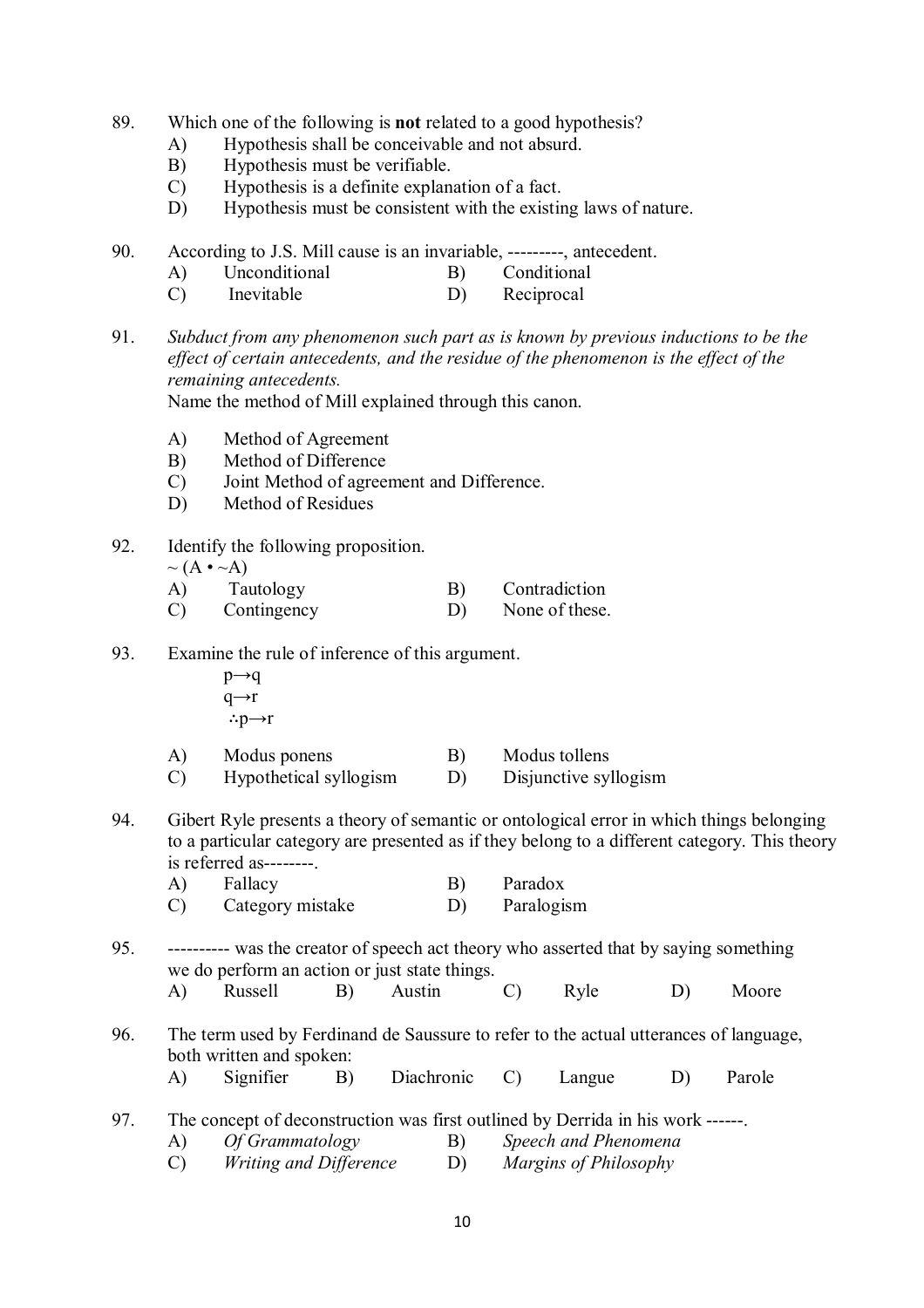| 98.<br>The cultural, moral and ideological leadership of a group over allied and subaltern<br>groups is referred by Gramsci as ---------. |                                                                                                                                                                                                          |                                                                                                                                                            |    |          |                                                                                                                             |                                                                                                                                                  |                                                       |        |                                                                                                         |  |  |
|-------------------------------------------------------------------------------------------------------------------------------------------|----------------------------------------------------------------------------------------------------------------------------------------------------------------------------------------------------------|------------------------------------------------------------------------------------------------------------------------------------------------------------|----|----------|-----------------------------------------------------------------------------------------------------------------------------|--------------------------------------------------------------------------------------------------------------------------------------------------|-------------------------------------------------------|--------|---------------------------------------------------------------------------------------------------------|--|--|
|                                                                                                                                           | A)                                                                                                                                                                                                       | Historicism B)                                                                                                                                             |    | Hegemony |                                                                                                                             | $\mathcal{C}$                                                                                                                                    | Oppression                                            | D)     | Praxis                                                                                                  |  |  |
| 99.                                                                                                                                       | A)<br>$\mathcal{C}$                                                                                                                                                                                      | The concept used by Louis Althusser to explain the way in which ideas get into our<br>heads and have an effect on our lives:<br>Ideology<br>Interpellation |    |          | B)<br>D)                                                                                                                    | Interpretation<br>Conceptualisation.                                                                                                             |                                                       |        |                                                                                                         |  |  |
| 100.                                                                                                                                      | Match the following.<br>List I<br>Althusser<br>1.<br>a.<br>2.<br>Saussure<br>b.<br>3.<br>Gilbert Ryle<br>$\mathbf{c}$ .<br>Derrida<br>d.<br>4.                                                           |                                                                                                                                                            |    |          | List II<br>Signifier/signified<br><b>Systematically Misleading Expressions</b><br>Decentering<br>Repressive State Apparatus |                                                                                                                                                  |                                                       |        |                                                                                                         |  |  |
|                                                                                                                                           | A)<br>$\mathcal{C}$                                                                                                                                                                                      | $a-3$ , $b-4$ , $c-1$ , $d-2$<br>$a-4, b-2, c-1, d-3$                                                                                                      |    |          | B)<br>D)                                                                                                                    |                                                                                                                                                  | $a-2$ , $b-3$ , $c-4$ , $d-1$<br>$a-4, b-1, c-2, d-3$ |        |                                                                                                         |  |  |
| 101.                                                                                                                                      | A)<br>$\mathcal{C}$                                                                                                                                                                                      | Identify E proposition.<br>All artists are creative<br>Some artists are creative                                                                           |    |          |                                                                                                                             | No artists are creative.<br>Some artists are not creative                                                                                        |                                                       |        |                                                                                                         |  |  |
| 102.                                                                                                                                      | Sartre referred to the concept of <i>mauvaise foi</i> to explain the habit of people to deceive<br>themselves. What is the concept?<br>Freedom<br>$\mathcal{C}$<br>Bad faith<br>A)<br>Choice<br>B)<br>D) |                                                                                                                                                            |    |          |                                                                                                                             |                                                                                                                                                  |                                                       | Nausea |                                                                                                         |  |  |
| 103.                                                                                                                                      | A)                                                                                                                                                                                                       | God is dead, God remains dead and we have killed him. Who said this?<br>Satre                                                                              | B) |          | Kierkegaard C)                                                                                                              |                                                                                                                                                  | Marcel                                                | D)     | Nietzsche                                                                                               |  |  |
| 104.                                                                                                                                      | A)                                                                                                                                                                                                       | human beings<br>Superman                                                                                                                                   | B) | Dasein   |                                                                                                                             | $\mathcal{C}$                                                                                                                                    | Fidelity                                              | D)     | Heidegger uses the expression ------- to refer to the experience of being that is peculiar to<br>Nausea |  |  |
| 105.                                                                                                                                      | Sense and reference<br>A)<br>$\mathcal{C}$<br>Sensation and perception                                                                                                                                   |                                                                                                                                                            |    |          |                                                                                                                             | The distinction between -------- was an innovation of the great philosopher Gottlob Frege.<br>Faith and reason<br>B)<br>Freedom and choice<br>D) |                                                       |        |                                                                                                         |  |  |
| 106.                                                                                                                                      | A)<br>$\mathcal{C}$                                                                                                                                                                                      | Bertrand Russell's theory of descriptions was initially put forth in his 1905 essay ------.<br>On Transience<br>On Denoting                                |    |          | B)<br>D)                                                                                                                    |                                                                                                                                                  | On truth and lies<br>On Certainty                     |        |                                                                                                         |  |  |
| 107.                                                                                                                                      | A)                                                                                                                                                                                                       | The limits of my language mean the limits of my world. Who said this?<br>Russell                                                                           | B) |          | Wittgenstein C)                                                                                                             |                                                                                                                                                  | Frege                                                 | D)     | Ayer                                                                                                    |  |  |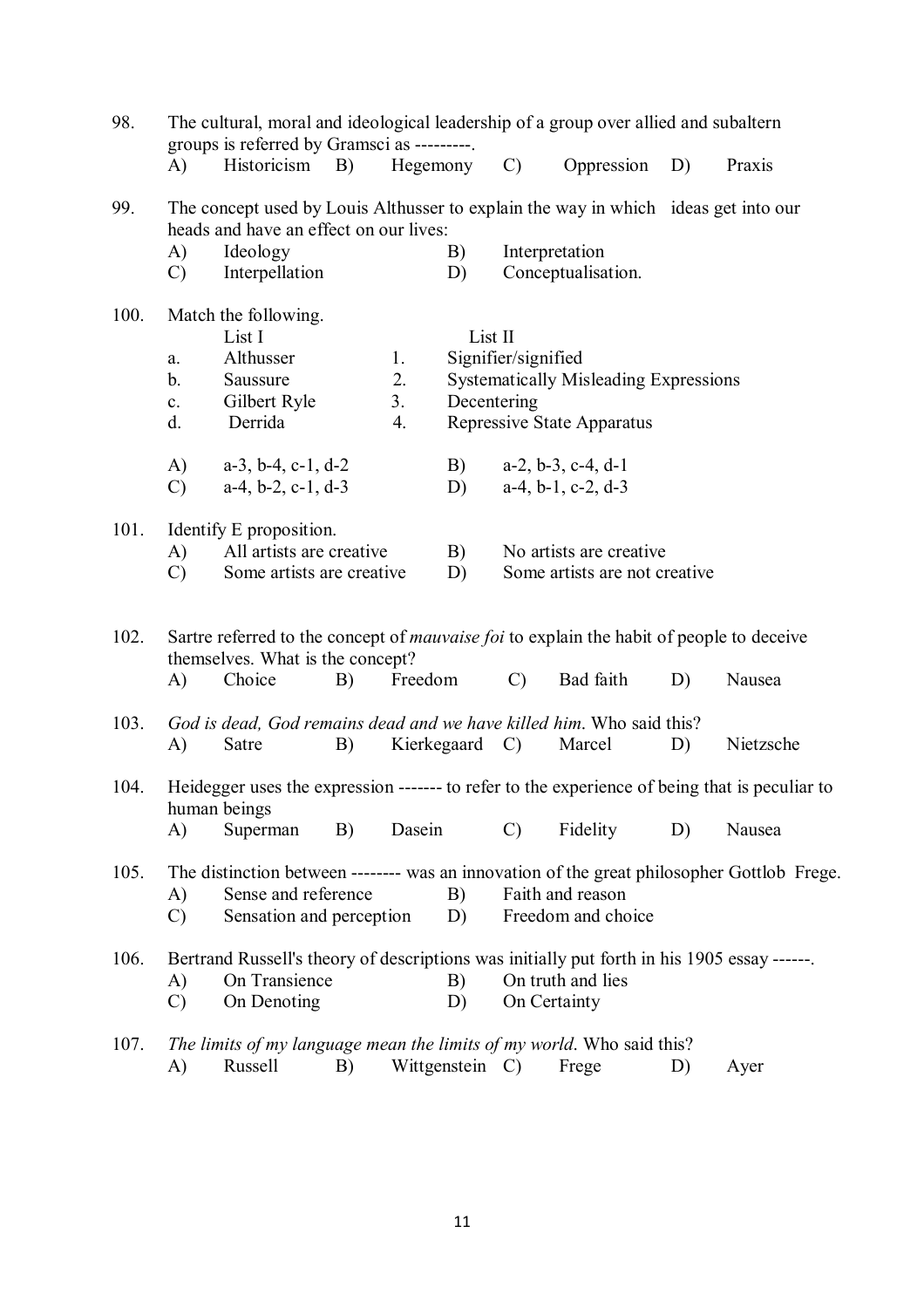- 108. Choose the **wrong** statement.
	- A) Logical positivism was a philosophical movement that arose in Vienna in the 1920s.
	- B) A.J. Ayer was a leading representative of Logical Positivism
	- C) Logical positivism is also known as Logical empiricism.
	- D) Logical positivists accepted the truth of metaphysical statements.

109. According to Karl Popper there is the capacity for some proposition, statement,theory or hypothesis to be proven wrong. What is the name of this view? A) Verifiability B) Theorisation C) Fabrication D) Falsifiability

- 110. *Against Method: Outline of an Anarchistic Theory of Knowledge* is a work written by------. A) Feyerabend B) Popper C) Russell D) Wittgenstein
- 111. ------is an inference in which the subject is interchanged with the compliment of the predicate and predicate is interchanged with the compliment of the subject.
	- A) Conversion B) Obversion
	- C) Contradiction D) Contraposition
- 112. The author of *The Philosophy of Right*: A) Kant B) Hegel C) Bacon D) Hume
- 113. The metaphor Hume uses to distinguish between relations of ideas and matters of fact:
	- A) Hume's analogy B) Hume's critic
	- C) Hume's analytic D) Hume's fork
- 114. According to Marx the---------- is the oppressive class, which he argued would be destroyed in the workers revolution
	- A) Proletariat B) Socialist
	- C) Revolutionary D) Bourgeoisie
- 115. ---------is the study of structures of consciousness as experienced from the first-person point of view
	- A) Phenomenology B) Physicalism
	- C) Phenomenalism D) Physiology
- 116. ----------- is the preliminary step in the philosophical movement of phenomenology describing an act of suspending judgment about the natural world.
	- A) Alienation B) Exclusion C) Bracketing D) Elimination
- 117. Choose the **wrong** one.
	- A) Existence precedes essence is one of the main principles of Existentialism.
	- B) Existentialism lays stress on human freedom and responsibility.
	- C) Existentialism accepts essentialism.
	- D) Existentialism focuses on conditions of human existence.